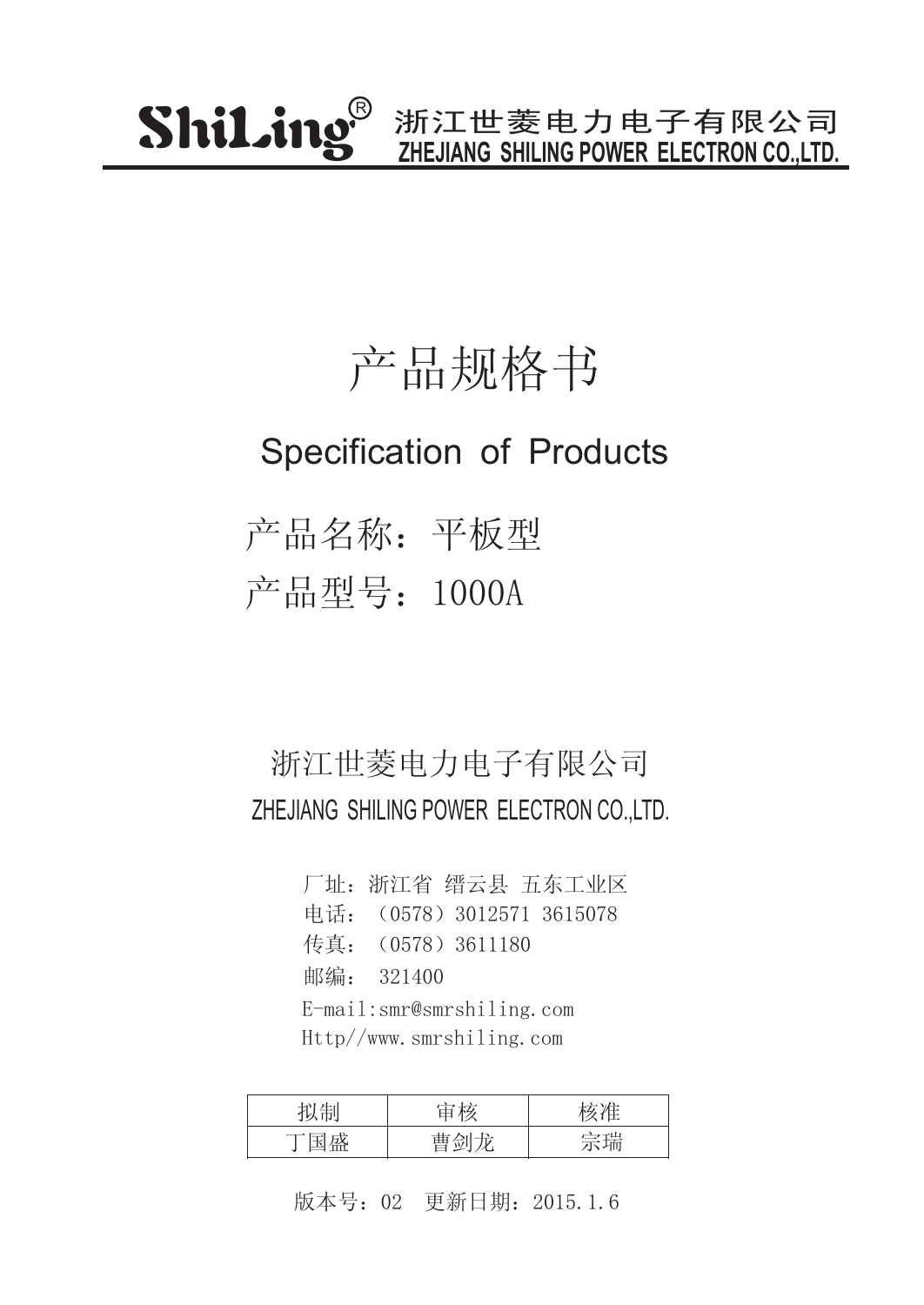# ShiLing®

## **ZHEJIANG SHILING POWER ELECTRON CO.,LTD.**

| <b>SYMBOL</b>                       | <b>CHARACTERISTIC</b>                      | <b>TEST CONDITIONS</b>                                          | $T_i$ (C | <b>VALUE</b> |             |            | <b>UNIT</b>     |
|-------------------------------------|--------------------------------------------|-----------------------------------------------------------------|----------|--------------|-------------|------------|-----------------|
|                                     |                                            |                                                                 |          | Min          | <b>Type</b> | <b>Max</b> |                 |
| Mean forward current<br>$I_{F(AV)}$ |                                            | half sinewave 50Hz<br>180                                       | 150      |              |             | 1771       | A               |
|                                     |                                            | Double side cooled, $\overline{H}_S$ =55C                       |          |              |             |            |                 |
| $I_F (AV)$                          | Mean forward current                       | half sinewave 50Hz<br>180                                       | 150      |              |             | 1292       | A               |
|                                     |                                            | Double side cooled, $\overline{H}_S$ =90C                       |          |              |             |            |                 |
| <b>V</b> <sub>RRM</sub>             | Repetitive peak reverse voltage            | $V_{RRM}$ tp=10ms<br>$V_{\text{RsM}} = V_{\text{RRM}} + 100V$   | 150      | 1100         |             | 2000       | $\vee$          |
| <b>IRRM</b>                         | Repetitive peak current                    | at VRRM                                                         | 150      |              |             | 50         | mA              |
| <b>IFSM</b>                         | Surge forward current                      | 10ms half sine wae<br>$V_R = 0.6V_{RRM}$                        | 150      |              |             | 23.1       | KA              |
| $I^2T$ 1                            | $2T$ for fusing coordination               |                                                                 |          |              |             | 2659       | $A^2$ s* $10^3$ |
| $V_{FO}$                            | Threshold voltage                          |                                                                 | 150      |              |             | 0.90       | $\vee$          |
| $r_F$                               | Forward slop resistance                    |                                                                 |          |              |             | 0.20       | $m\Omega$       |
| $V_{FM}$                            | Peak on-state voltage I                    | $TM = 3770A$ , F=18KN                                           | 150      |              |             | 1.67       | $\vee$          |
| $I_{rm}$                            | Reverse recovery current                   | $ITM=1000A$ , tp=1000 s,<br>di/dt=-40As, V $_{\rm R}$ =50V      | 150      |              |             | 122        | A               |
| $t_{rr}$                            | Reverse recovery time                      |                                                                 |          |              |             | 4.8        | S               |
| $Q_{rr}$                            | Recovery charge                            |                                                                 |          |              |             | 292        | C               |
| $R_{th (j+h)}$                      | Thermal resistance<br>Junction to heatsink | At $180^{\circ}$ sine double side cooled<br>Clamping force 18KN |          |              |             | 0.030      | $C$ /W          |
| F <sub>m</sub>                      | Mounting face                              |                                                                 |          | 15           |             | 20         | <b>KN</b>       |
| $T_{\text{stg}}$                    | Stored temperature                         |                                                                 |          | $-40$        |             | 160        | C               |
| $W_t$                               | Weight                                     |                                                                 |          |              | 360         |            | g               |
| Outline                             |                                            | ZT39cT40                                                        |          |              |             |            |                 |

**Outline**